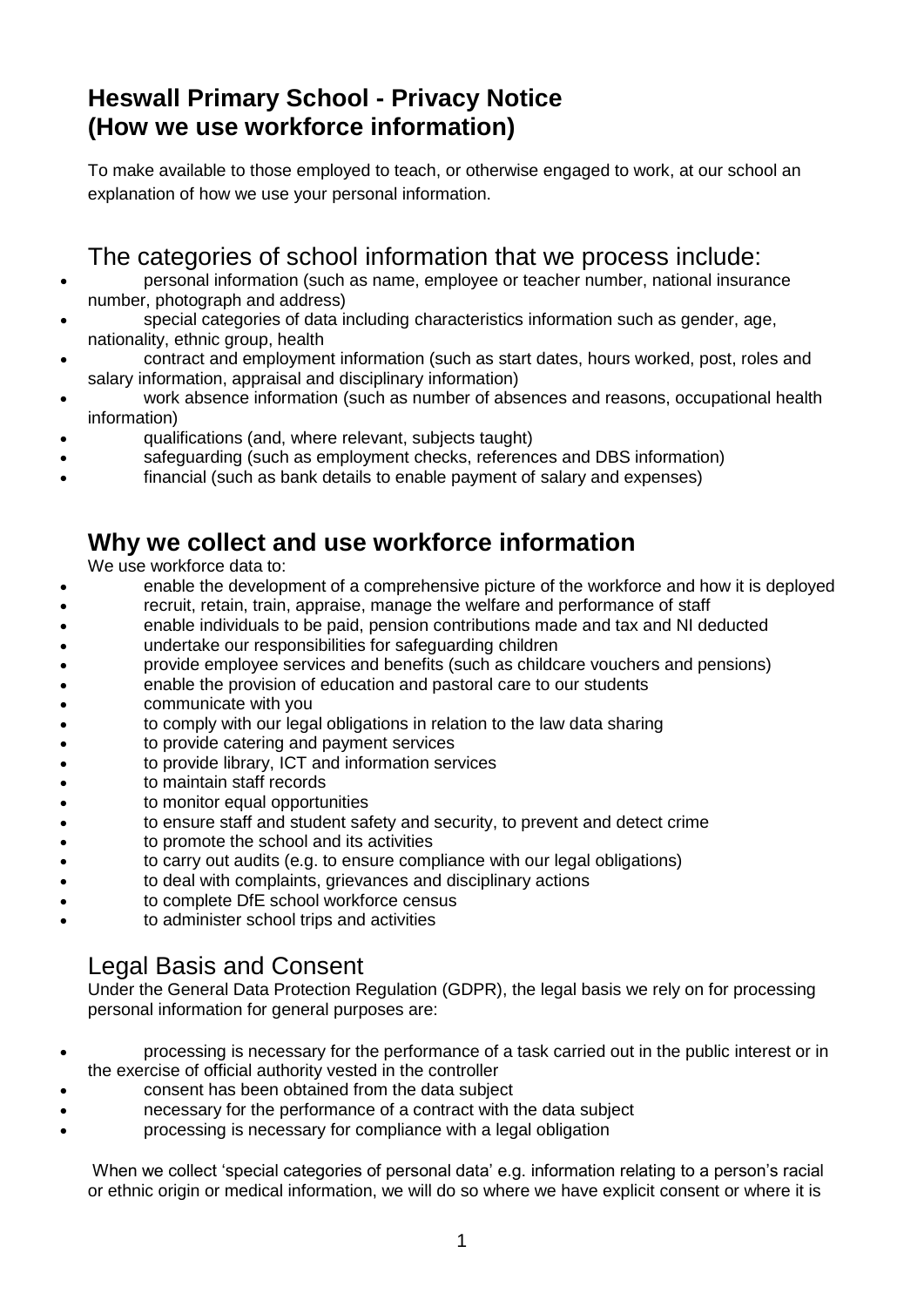necessary for us to comply with our obligations under employment, social security or social protection laws.

Whilst the majority of information you provide to us is mandatory or required as a contractual obligation of your employment, some of it is provided to us on a voluntary basis. In order to comply with the General Data Protection Regulation, we will inform you whether you are required to provide certain information to us or if you have a choice in this.

# **Retaining and Disposing of this information**

We hold school workforce data in strict compliance with GDPR requirements and as specified in our Record Retention and Destruction Schedule. The period of time we retain information will vary dependent on information type.

#### **Who we share workforce information with**

We routinely share this information with:

- our local authority
- the Department for Education (DfE)
- future employers (for reference information)
- examination boards
- catering and trip payment service providers
- communication service providers
- school trip providers and destinations (for example names to purchase tickets)
- IT service providers to enable access to services
- payroll service provider (DCC)
- LGPS and Teacher Pensions
- HMRC

### **Why we share school workforce information**

We do not share information about our workforce members with anyone without consent unless the law and our policies allow us to do so.

 Local authority - We are required to share information about our workforce members with our local authority (LA) under section 5 of the Education (Supply of Information about the School Workforce) (England) Regulations 2007 and amendments.

 Department for Education (DfE) - We share personal data with the Department for Education (DfE) on a statutory basis. This data sharing underpins workforce policy monitoring, evaluation, and links to school funding / expenditure and the assessment of educational attainment.

### **Data collection requirements**

The DfE collects and processes personal data relating to those employed by schools and local authorities that work in state funded schools (including all maintained schools, all academies and free schools and all special schools including Pupil Referral Units and Alternative Provision). All state funded schools are required to make a census submission because it is a statutory return under sections 113 and 114 of the Education Act 2005

To find out more about the data collection requirements placed on us by the Department for Education including the data that we share with them see [www.gov.uk/education/data-collection-and-censuses-for-schools](http://www.gov.uk/education/data-collection-and-censuses-for-schools)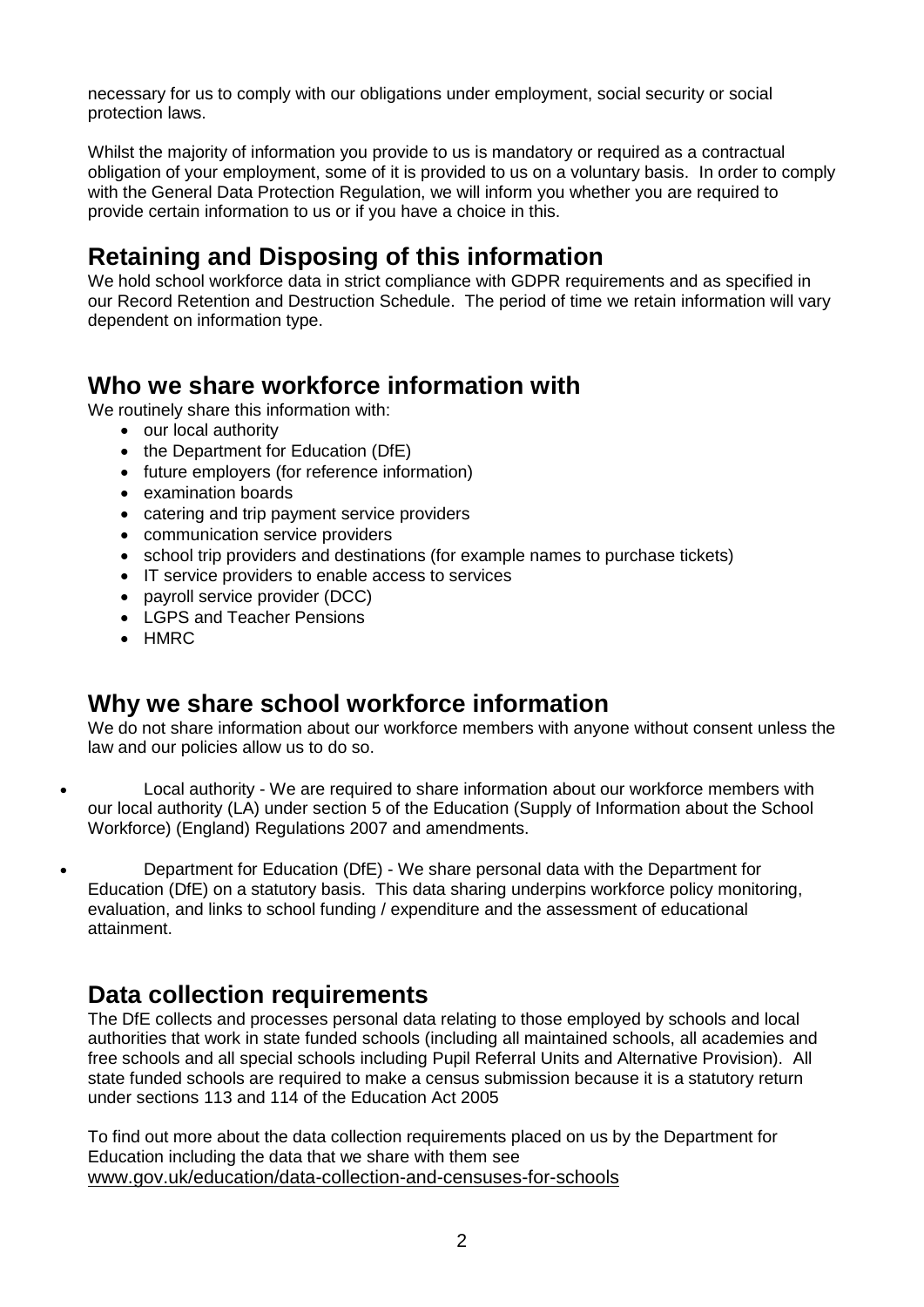# **Department for Education**

The Department for Education (DfE) collects personal data from educational settings and local authorities via various statutory data collections. We are required to share information about our children and young people with the Department for Education (DfE) for the purpose of those data collections, under:

We are required to share information about our school employees with the Department for Education (DfE) under section 5 of the Education (Supply of Information about the School Workforce) (England) Regulations 2007 and amendments.

All data is transferred securely and held by DfE under a combination of software and hardware controls which meet the current [government security policy framework.](https://www.gov.uk/government/publications/security-policy-framework)

#### **How Government uses your data**

The workforce data that we lawfully share with the DfE through data collections:

- informs departmental policy on pay and the monitoring of the effectiveness and diversity of the school workforce
- links to school funding and expenditure
- supports 'longer term' research and monitoring of educational policy

#### **Data collection requirements**

To find out more about the data collection requirements placed on us by the Department for Education including the data that we share with them, go to [https://www.gov.uk/education/data](https://www.gov.uk/education/data-collection-and-censuses-for-schools)[collection-and-censuses-for-schools.](https://www.gov.uk/education/data-collection-and-censuses-for-schools)

# **Sharing by the Department**

The Department may share information about school employees with third parties who promote the education or well-being of children or the effective deployment of school staff in England by:

- conducting research or analysis
- producing statistics
- providing information, advice or guidance

The Department has robust processes in place to ensure that the confidentiality of personal data is maintained and there are stringent controls in place regarding access to it and its use. Decisions on whether DfE releases personal data to third parties are subject to a strict approval process and based on a detailed assessment of:

- who is requesting the data
- the purpose for which it is required
- the level and sensitivity of data requested; and
- the arrangements in place to securely store and handle the data

To be granted access to school workforce information, organisations must comply with its strict terms and conditions covering the confidentiality and handling of the data, security arrangements and retention and use of the data. To contact the department: <https://www.gov.uk/contact-dfe>